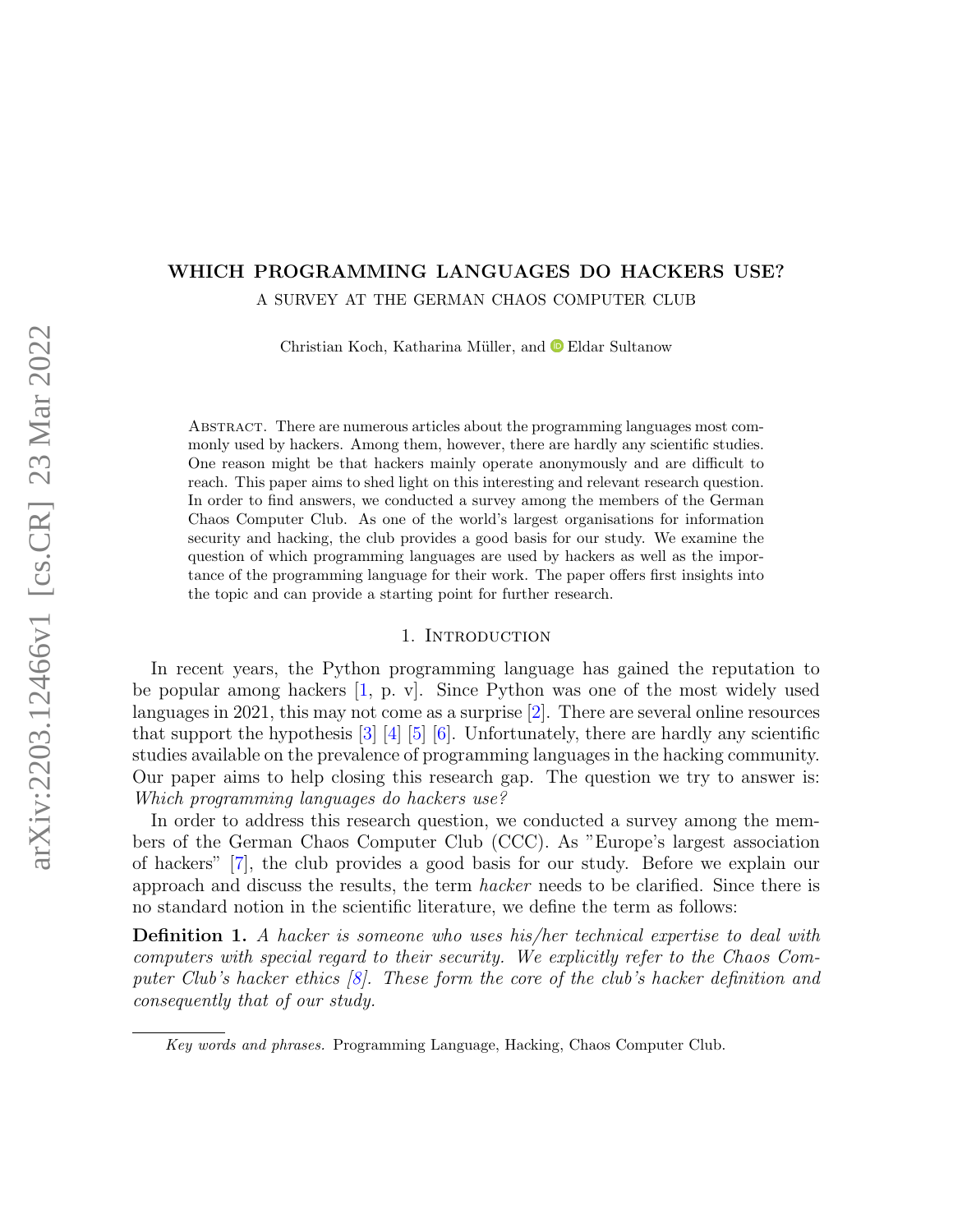Some authors distinguish between "black-hat", "white-hat" and "grey-hat" hackers with respect to their ethics  $[9, p. 20]$  $[9, p. 20]$  [\[1,](#page-12-0) pp. 12-13]. By this definition, a white-hat hacker has no criminal intent, while black-hats use their computer knowledge for unlawful activities. Grey-hats are in between these two concepts. Raymond's guide on how to become a hacker uses the term "cracker" to describe malicious behaviour. According to Raymond, "hackers build things, crackers break them" [\[10\]](#page-12-9). Since we conducted our survey at the Chaos Computer Club, our research focuses on their hacker ethics, in line with Definition [1.](#page-0-0) The club's hacker concept is not based on the black-hat/whitehat definition outlined above, but constitutes separate principles such as freedom of information and protection of private data [\[8\]](#page-12-7).

There are numerous works on hacking in the (scientific) literature. Not all of them draw a line between different groups of hackers. Whether this distinction is important for the choice of programming language is another question. Programming languages are mainly discussed from a functional standpoint in literature. Raymond, for example, mentions Python, C, Perl, and Lisp as adequate choices [\[10\]](#page-12-9). Ericson provides code snippets in C [\[11\]](#page-12-10). Simpson and Antill describe C as "one of the most popular programming languages for security professionals and hackers" [\[12,](#page-12-11) p. 196]. The authors also write that hackers "use Perl to create automated exploits and malicious bots" [\[12,](#page-12-11) p. 178]. Clark explains hacking techniques with shell scripts under Linux and Windows as well as programmatic approaches with Python and other languages [\[13\]](#page-12-12). Python is covered by a variety of further hacking books [\[14\]](#page-12-13), [\[15\]](#page-12-14), [\[16\]](#page-12-15). Since software vulnerabilities play an import role for security, Turner analysed C, Java,  $C_{++}$ , Objective-C,  $C_{\#}$ , PHP, Visual Basic, Python, Perl and Ruby in this regard [\[17\]](#page-12-16).

As mentioned above, it is hard to find literature on the prevalence of programming languages in the hacking community. One reason might be that hackers often operate anonymously and are difficult to reach. Samtani et al. sidestepped this problem by exploring hacker assets in underground forums [\[18\]](#page-12-17). The authors used machine learning algorithms to classify whether code postings were written in Java, Python,  $C/C++$ , HTML, PHP, Delphi, ASP, SQL, Ruby, or Perl. This way, they could show that XSS attacks were primarily implemented in Perl, password cracks and keyloggers in Java, and finally banking vulnerabilities and Microsoft exploits in SQL [\[18,](#page-12-17) p. 35]. Our paper follows an alternative approach to shed light on this topic.

#### 2. Approach

In May 2021 we conducted a cross-sectional survey [\[19\]](#page-12-18) at the Chaos Computer Club. For this purpose, we have sent a link to an online questionnaire to the local and regional affiliates of the CCC (so-called Erfa-Kreise) [\[20\]](#page-12-19). The design of the questionnaire was inspired by the 2019 Stack Overflow Developer Survey [\[21\]](#page-12-20). Other sources of inspiration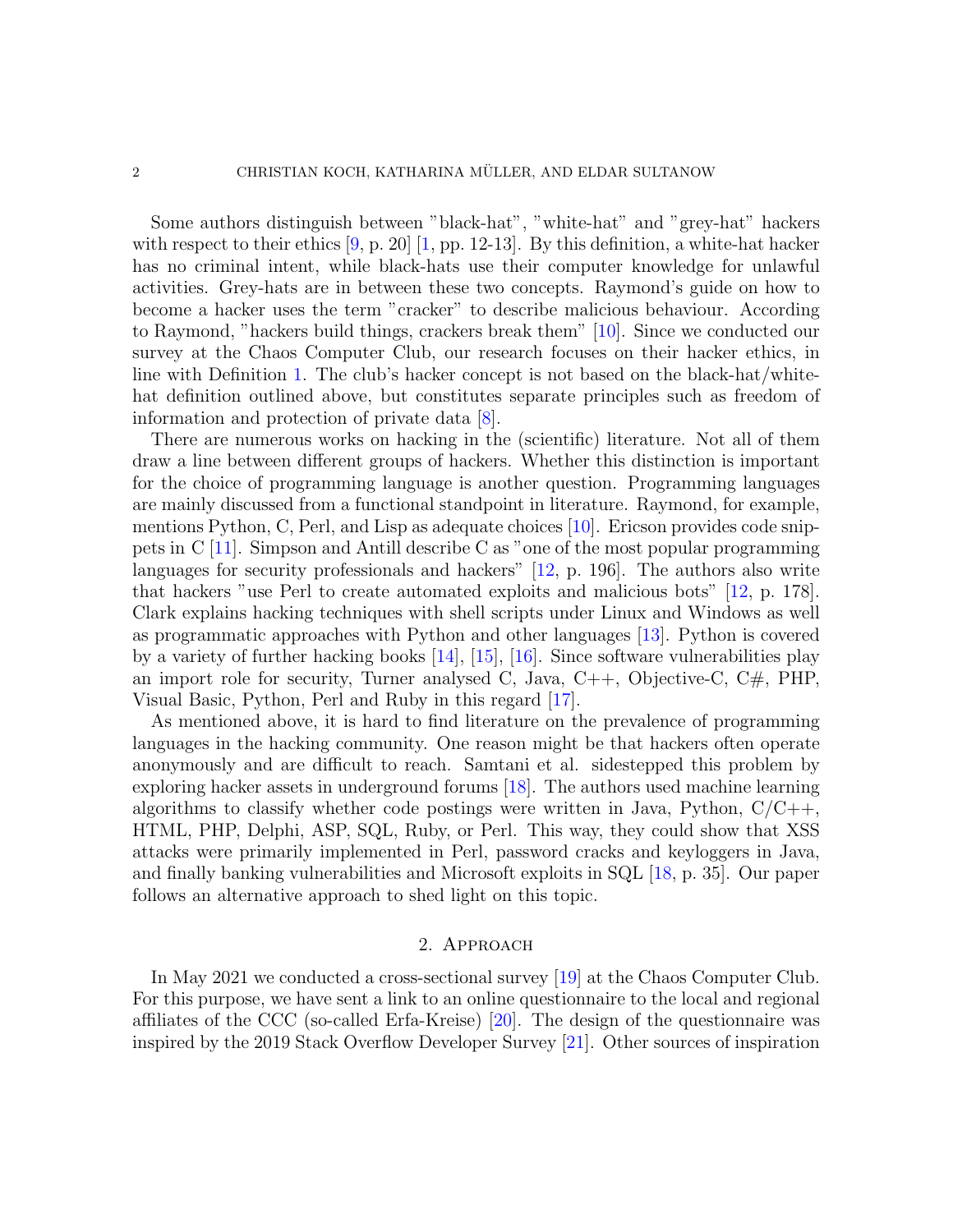were the Kaggle Data Science Survey [\[22\]](#page-12-21) and Raymond's guide on how to become a hacker [\[10\]](#page-12-9). Our questions focused on programming languages as well as related topics such as operating systems and development environments. For a better interpretation of the results, we also asked the participants how important they consider the choice of programming language to be for hacking.

In our questionnaire, we used Likert scales as well as multiple choices and drop-downs. Control questions were included to ensure proper answering [\[23\]](#page-12-22). The survey instrument was pre-tested on 3 selected participants. Based on the pre-test we slightly revised some survey items, especially enclosed answer options and added examples and instructions.

We opened the questionnaire on 1 May and closed it on 30 May 2021. In total, we received 43 responses. As not all questions were mandatory, the number of responses for a given question may be lower than the total number of participants. It is clear that the results do not allow for a representative conclusion on our research question. Nevertheless, the study offers first insights into the topic and can serve as a starting point for further, broader research.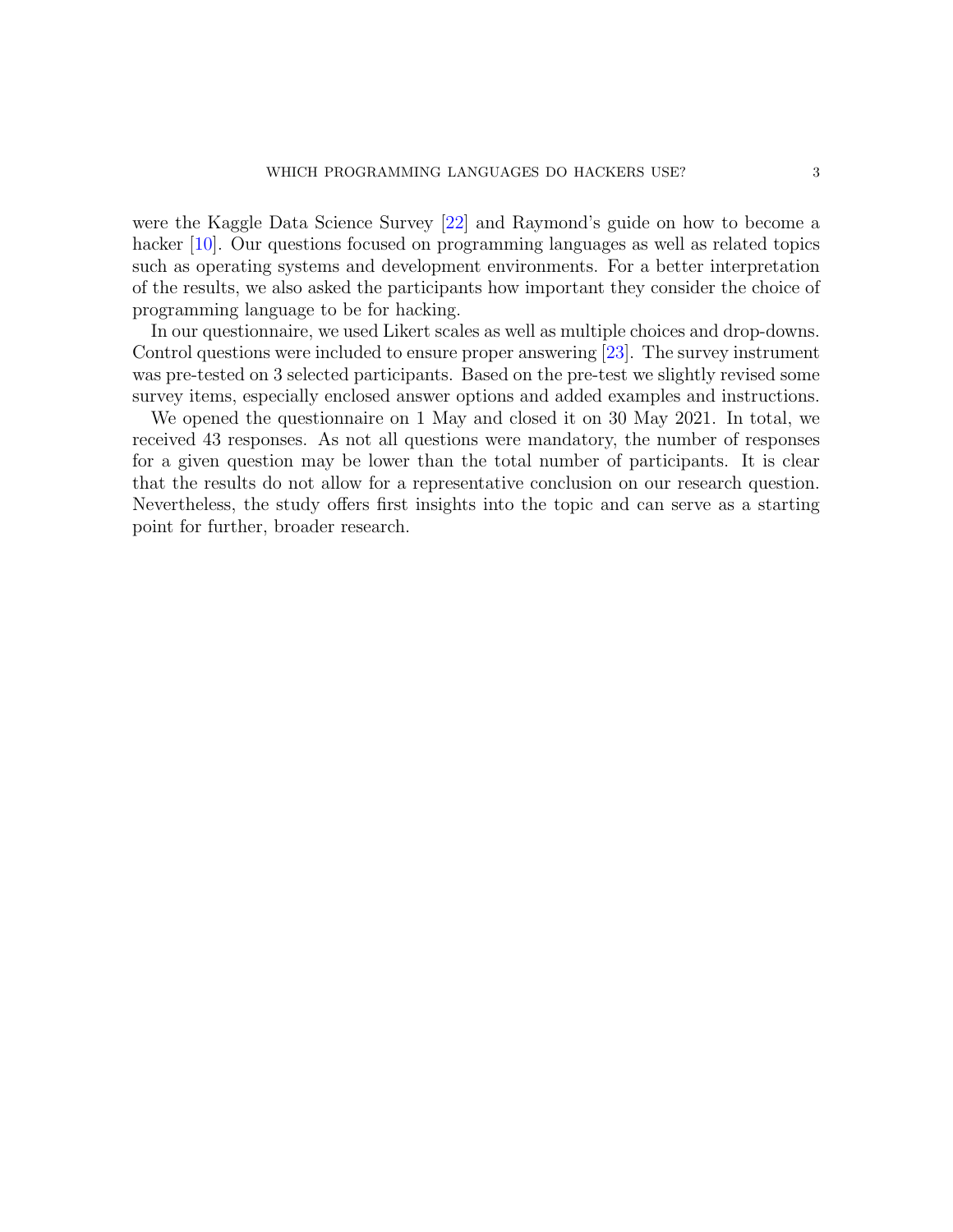### 3. Discussion of Results

In the following, we discuss the most important results of our survey. For a better overview, we have divided the responses into several subsections.

3.1. Experience. Our first questions focused on the experience of the participants. Table [1](#page-3-0) shows that the majority of respondents had a general programming experience of several years. A slightly different picture emerged when we asked about the specific hacking experience as presented in Table [2.](#page-3-1)

<span id="page-3-0"></span>

| TABLE 1. How many years of programming experience do you have in |  |  |  |  |  |  |  |
|------------------------------------------------------------------|--|--|--|--|--|--|--|
| general (hacking and non-hacking)?                               |  |  |  |  |  |  |  |

| Options                   | % Percentages | $#$ Responses |
|---------------------------|---------------|---------------|
| $20+$ years               | 41.86 %       | 18            |
| $10 - 20$ years           | 32.56 %       |               |
| $5 - 10$ years            | 18.60 %       |               |
| $3 - 5$ years             | $2.33\%$      |               |
| $1 - 3$ years             | 4.65 $%$      |               |
| $> 1$ year                | $0.00\%$      |               |
| I have never written code | $0.00\%$      |               |
| Total                     |               |               |

TABLE 2. How many years of hacking experience do you have?

<span id="page-3-1"></span>

| Options                      | % Percentages | $#$ Responses               |
|------------------------------|---------------|-----------------------------|
| $20+$ years                  | 27.50 %       | 11                          |
| $10 - 20$ years              | 27.50 %       | 11                          |
| $5 - 10$ years               | 20.00 %       | 8                           |
| $3 - 5$ years                | 15.00 %       |                             |
| $1 - 3$ years                | $2.50\%$      |                             |
| $> 1$ year                   | $5.00\%$      | $\mathcal{D}_{\mathcal{L}}$ |
| I have no hacking experience | $2.50\%$      |                             |
| Total                        |               |                             |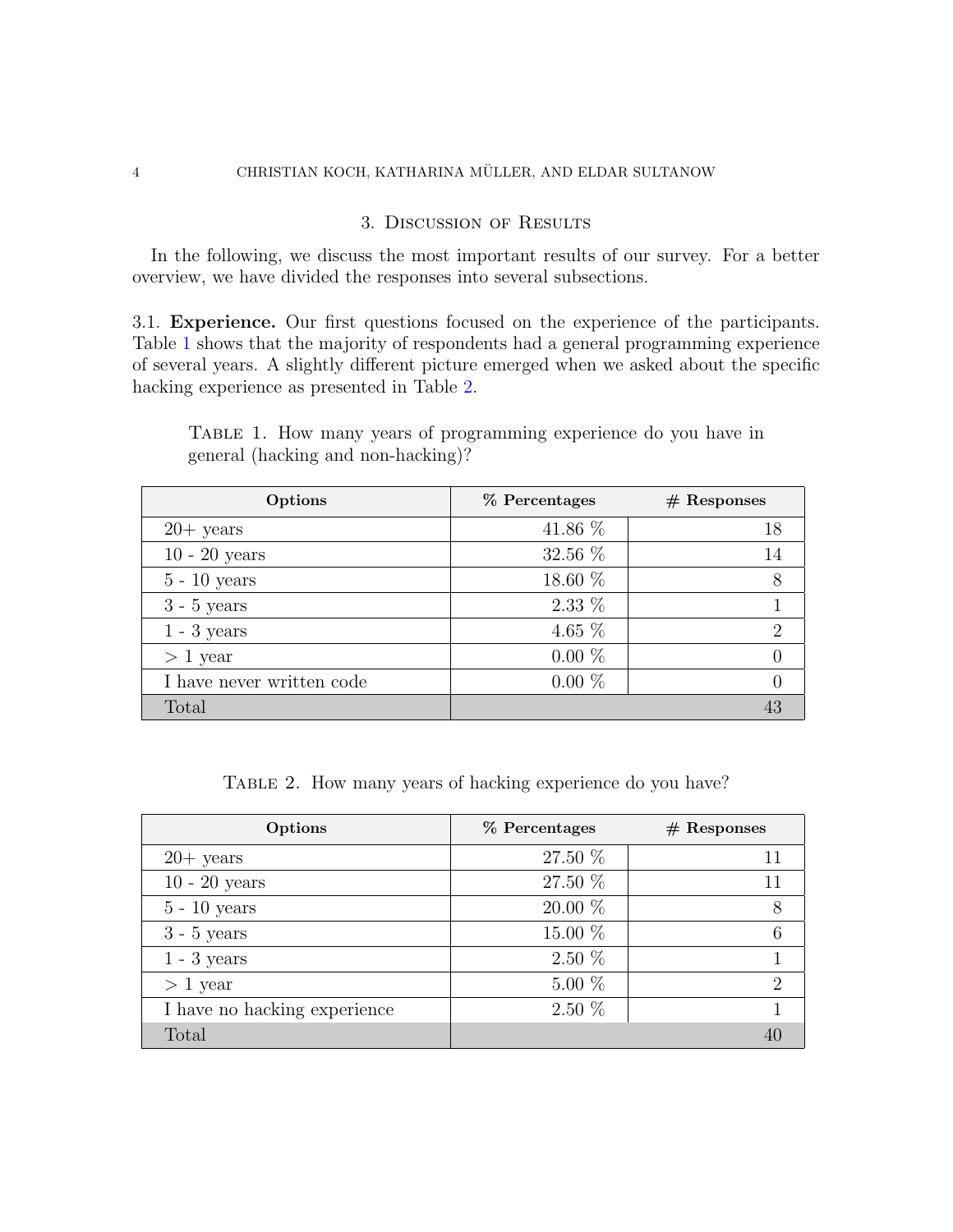3.2. Programming Language. When asked about the programming languages used for hacking in the last year, participants named a variety of technologies. Table [3](#page-4-0) lists the responses in descending order.

| Options               | % Percentages | $#$ Responses  |
|-----------------------|---------------|----------------|
| Bash/Shell/PowerShell | 72.50 %       | 29             |
| Python                | 70.00 %       | 28             |
| $\overline{C}$        | 32.50 %       | 13             |
| JavaScript            | $32.50~\%$    | 13             |
| HTML/CSS              | $30.00~\%$    | 12             |
| $C++$                 | $27.50~\%$    | 11             |
| Go                    | 22.50 %       | 9              |
| $\operatorname{SQL}$  | $22.50~\%$    | 9              |
| Java                  | $20.00~\%$    | 8              |
| Others                | 20.00 %       | 8              |
| Assembly              | $17.50~\%$    | $\overline{7}$ |
| C#                    | $15.00~\%$    | 6              |
| PHP                   | $15.00~\%$    | 6              |
| Rust                  | $12.50~\%$    | $\overline{5}$ |
| Ruby                  | $10.00~\%$    | $\overline{4}$ |
| Perl                  | $7.50~\%$     | 3              |
| TypeScript            | $7.50~\%$     | 3              |
| Kotlin                | $5.00~\%$     | $\overline{2}$ |
| Scala                 | $5.00~\%$     | $\overline{2}$ |
| VB/VBA                | $5.00~\%$     | $\overline{2}$ |
| Lisp                  | $2.50~\%$     | $\mathbf{1}$   |
| Swift                 | $2.50~\%$     | $\mathbf 1$    |
| Objective-C           | $0.00~\%$     | $\overline{0}$ |
| R                     | $0.00~\%$     | $\overline{0}$ |
| Total Respondents 40  |               |                |

<span id="page-4-0"></span>TABLE 3. Which programming languages have you used for hacking in the last year? (You can choose more than one answer option)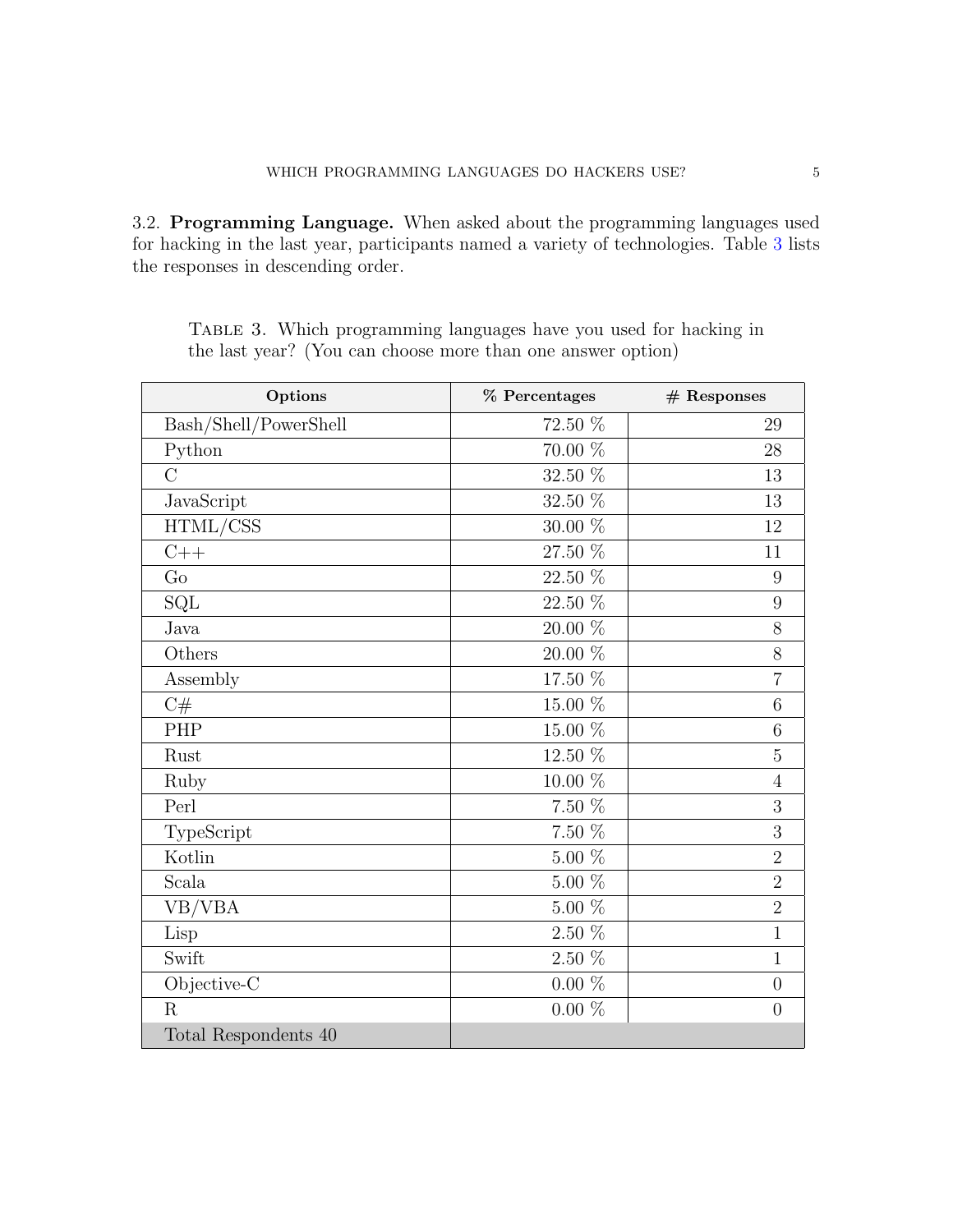The options of programming languages provided in the questionnaire were based on a Stack Overflow survey [\[21\]](#page-12-20), Raymond's hacking guide [\[10\]](#page-12-9) and feedback from our pretesters. Whether technologies such as HTML, Bash or SQL can be called programming languages is of course debatable. We have included them in the list anyway to avoid possible gaps in the study.

According to Table [3,](#page-4-0) shell scripts (e.g. Bash) and Python were used most frequently. It also appears that the C language family  $(C, C++, C#,$  and Objective-C) is still common. With regard to Java, the survey supports Raymond's argument that this language is not the first choice for hackers [\[10\]](#page-12-9). Table [4](#page-5-0) shows that the language preference of the majority of participants has changed over time. Compared to programming languages used more than a year before (see Table [10](#page-9-0) in the appendix), a shift towards shell scripts and Python can be noted. Python's rise in popularity has been observed by other developer surveys too [\[21\]](#page-12-20) [\[2\]](#page-12-1).

| Options                                             | % Percentages | $#$ Responses |
|-----------------------------------------------------|---------------|---------------|
| yes, my preference has changed                      | 77.50 %       |               |
| no, I always used the same<br>programming languages | $22.5\%$      |               |
| Fotal                                               |               |               |

<span id="page-5-0"></span>Table 4. Has your programming language preference changed over time?

<span id="page-5-1"></span>Table 5. How strongly do you agree with the following statement: "The choice of the programming language is important for hacking."

| Options                  | % Percentages | $#$ Responses |
|--------------------------|---------------|---------------|
| Strongly Agree           | $5.0\%$       |               |
| Agree                    | $20.0\%$      |               |
| Neither / Nor Agree      | 32.50 $%$     |               |
| Disagree                 | $20.00\%$     |               |
| <b>Strongly Disagree</b> | 22.50 %       |               |
| Total                    |               |               |

An interesting result appears in Table [5.](#page-5-1) Many respondents (75%) did not agree that the choice of the programming language is important for hacking. Only 25% of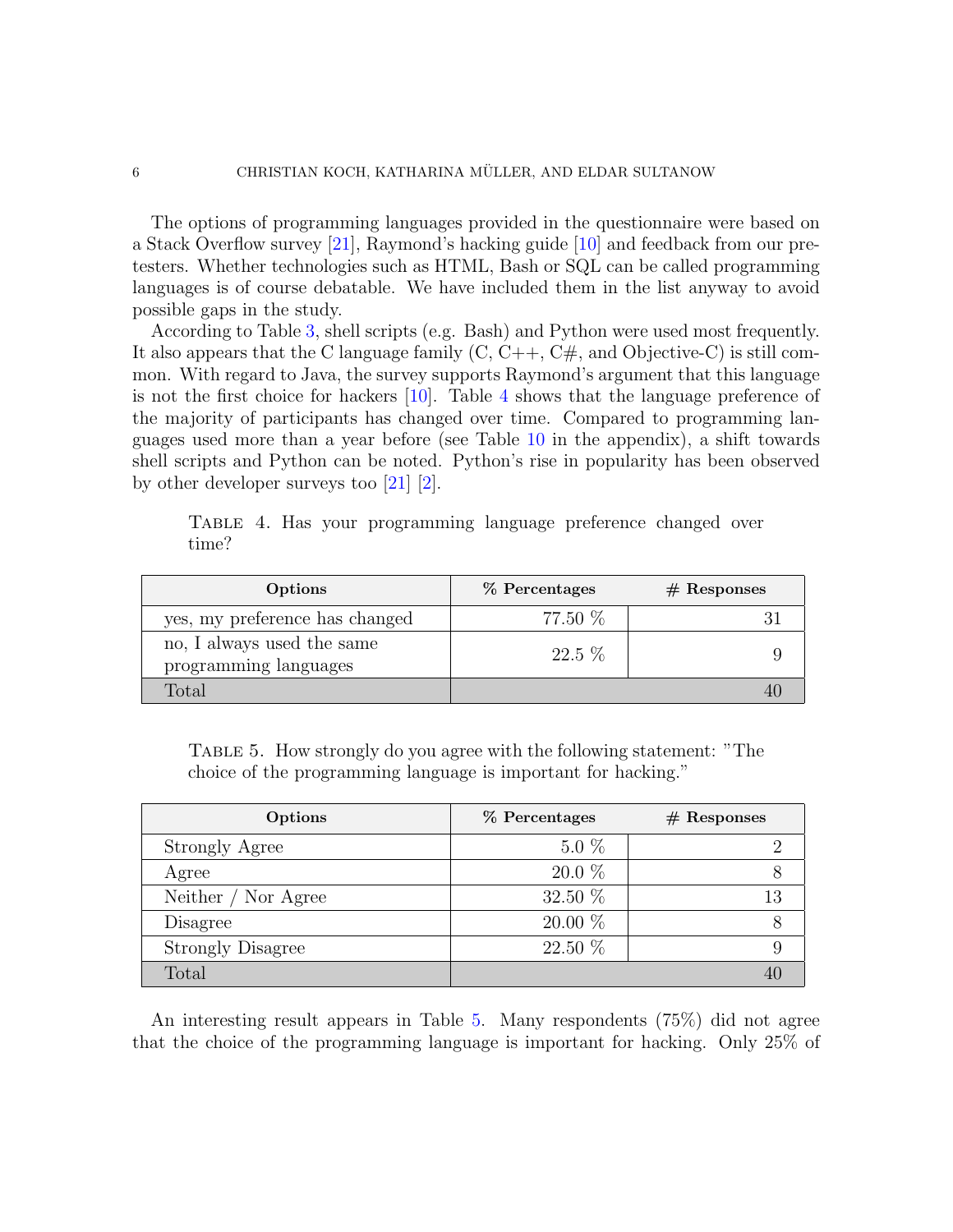participants agreed or strongly agreed with this statement. The prevalence of Python for hacking might therefore simply reflect the general increase in its use in recent years. Consequently, one could expect that the language preference of hackers will continue to change in future as technology evolves.

3.3. Ecosystem. We also asked the participants which operating systems (OS) they used for hacking in the last year. Table [6](#page-6-0) shows that the majority of respondents chose a Linux-based variant. This is not surprising, since Kali Linux even provides a specific distribution for security and penetration testing [\[24\]](#page-12-23). When asked about the integrated development environments (IDEs), a variety of tools were selected. As evident from Table [7,](#page-6-1) Vim and Visual Studio Code were in the top five (see Table [11](#page-10-0) in the appendix for a full list).

| Options              | % Percentages | $#$ Responses |
|----------------------|---------------|---------------|
| Linux-based          | $95.00\%$     | 38            |
| Windows              | 40.00 $%$     | 16            |
| MacOS                | 32.50 $%$     | 13            |
| <b>BSD</b>           | 17.50 %       |               |
| Others               | $5.00\%$      |               |
| Total Respondents 40 |               |               |

<span id="page-6-0"></span>TABLE 6. Which operating systems have you used for hacking in the last year? (You can choose more than one answer option)

<span id="page-6-1"></span>Table 7. Which integrated development environments (IDEs) have you used for hacking in the last year?(You can choose more than one answer option)

| Options              | % Percentages | $#$ Responses |
|----------------------|---------------|---------------|
| Vim                  | 60.00 $%$     |               |
| Visual Studio Code   | $50.00\%$     | 20            |
| Others               | 22.50 %       |               |
| IntelliJ             | 17.50 %       |               |
| Visual Studio        | 17.50 %       |               |
| $\cdots$             | $\cdots$      | $\cdots$      |
| Total Respondents 40 |               |               |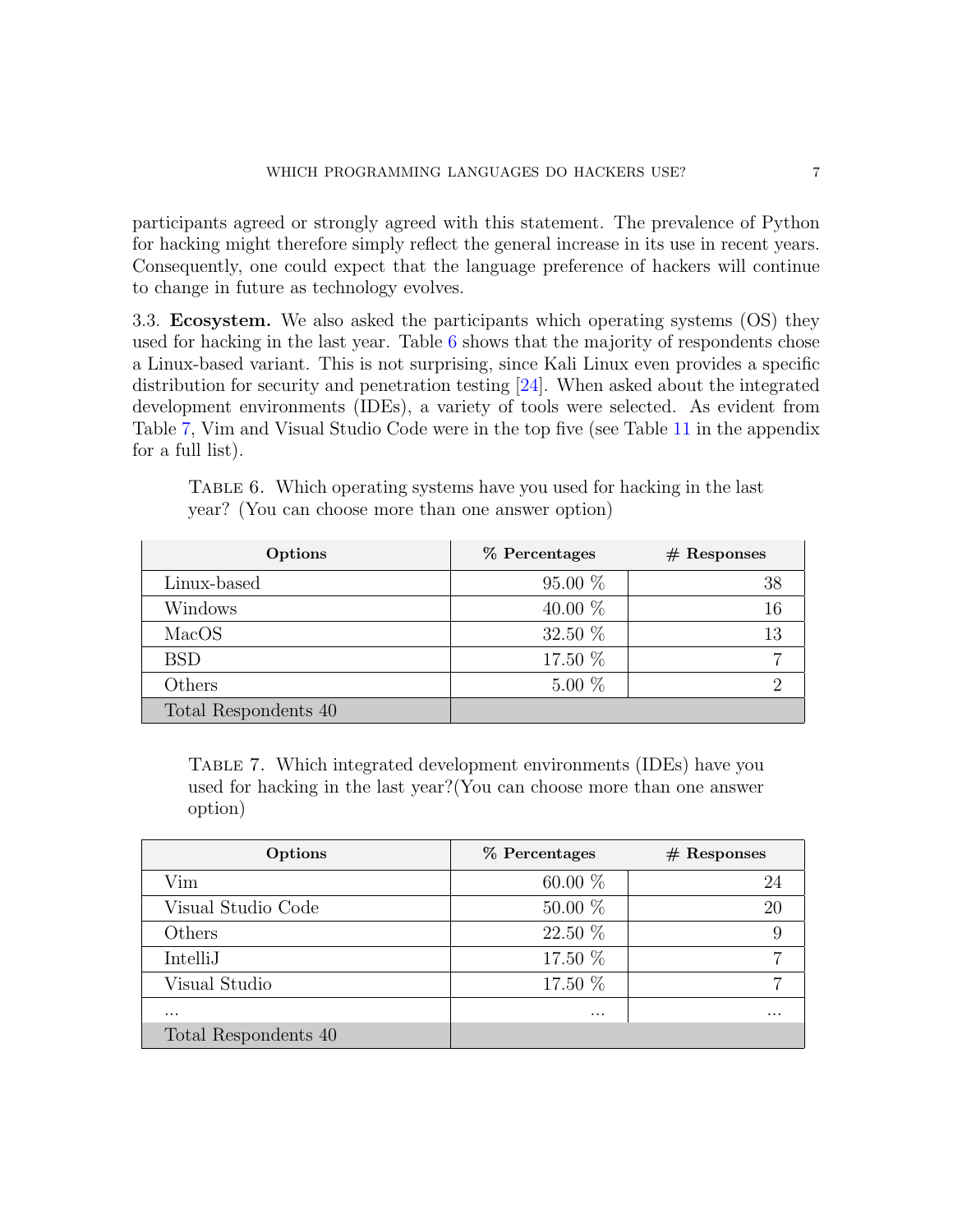3.4. Demographics. Finally, we asked the participants about their gender identity and age. Table [8](#page-7-0) shows that most respondents identified themselves as male. Their age varied, with the majority between 25 and 44 years old, as revealed by Table [9.](#page-7-1)

<span id="page-7-0"></span>

| Options                 | % Percentages | $#$ Responses |
|-------------------------|---------------|---------------|
| woman                   | $2.50\%$      |               |
| man                     | 60.00 $%$     |               |
| nonbinary               | 12.50 %       |               |
| prefer not to say       | $20.00\%$     |               |
| prefer to self-describe | $5.00\%$      |               |
| Total                   |               |               |

| TABLE 8. What is your gender identity? |  |  |
|----------------------------------------|--|--|
|                                        |  |  |

TABLE 9. What is your age?

<span id="page-7-1"></span>

| Options   | % Percentages | $#$ Responses  |
|-----------|---------------|----------------|
| $0 - 17$  | $2.50\%$      | 1              |
| $18 - 21$ | $2.50\%$      |                |
| $22 - 24$ | $5.00\%$      | $\overline{2}$ |
| $25 - 29$ | 17.50 %       | 7              |
| $30 - 34$ | 22.50 %       | 9              |
| $35 - 39$ | 15.00 %       | 6              |
| $40 - 44$ | 20.00 %       | 8              |
| $45 - 49$ | $7.50\%$      | 3              |
| $50 - 54$ | $2.50\%$      | 1              |
| $55 - 59$ | $5.00\%$      | $\overline{2}$ |
| $60 - 69$ | $0.00\%$      |                |
| $70+$     | $0.00\%$      |                |
| Total     |               |                |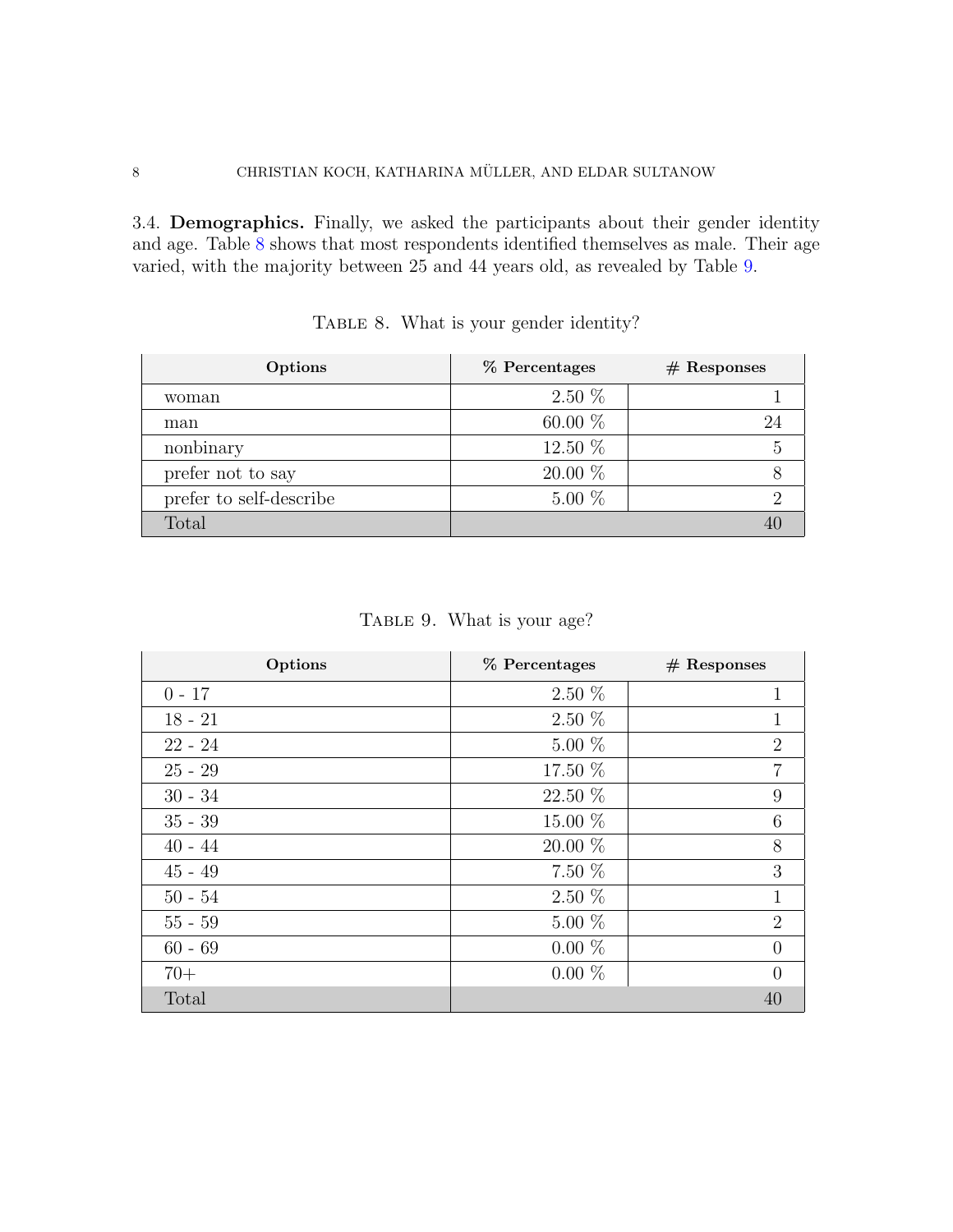### 4. Conclusion

The purpose of this paper was to shed light on the question of which programming languages are used by hackers. In order to achieve that goal, we conducted a survey at the German Chaos Computer Club in May 2021. Our results show that the members were using different programming languages at the time. Shell scripts and Python were chosen most frequently. It also appears that the C language family is still common. Another important finding is that the choice of programming language does not play a vital role for hackers. Their language preference has changed over time and will presumably continue to do so in the future.

The number of responses we received does not allow for a representative conclusion. Furthermore, the survey targeted only members of the CCC. The findings might therefore be biased both regionally and in favour of a specific group. Our results do, however, add to the extremely scarce literature on the subject. The approach could serve as a model for future surveys, possibly at international level.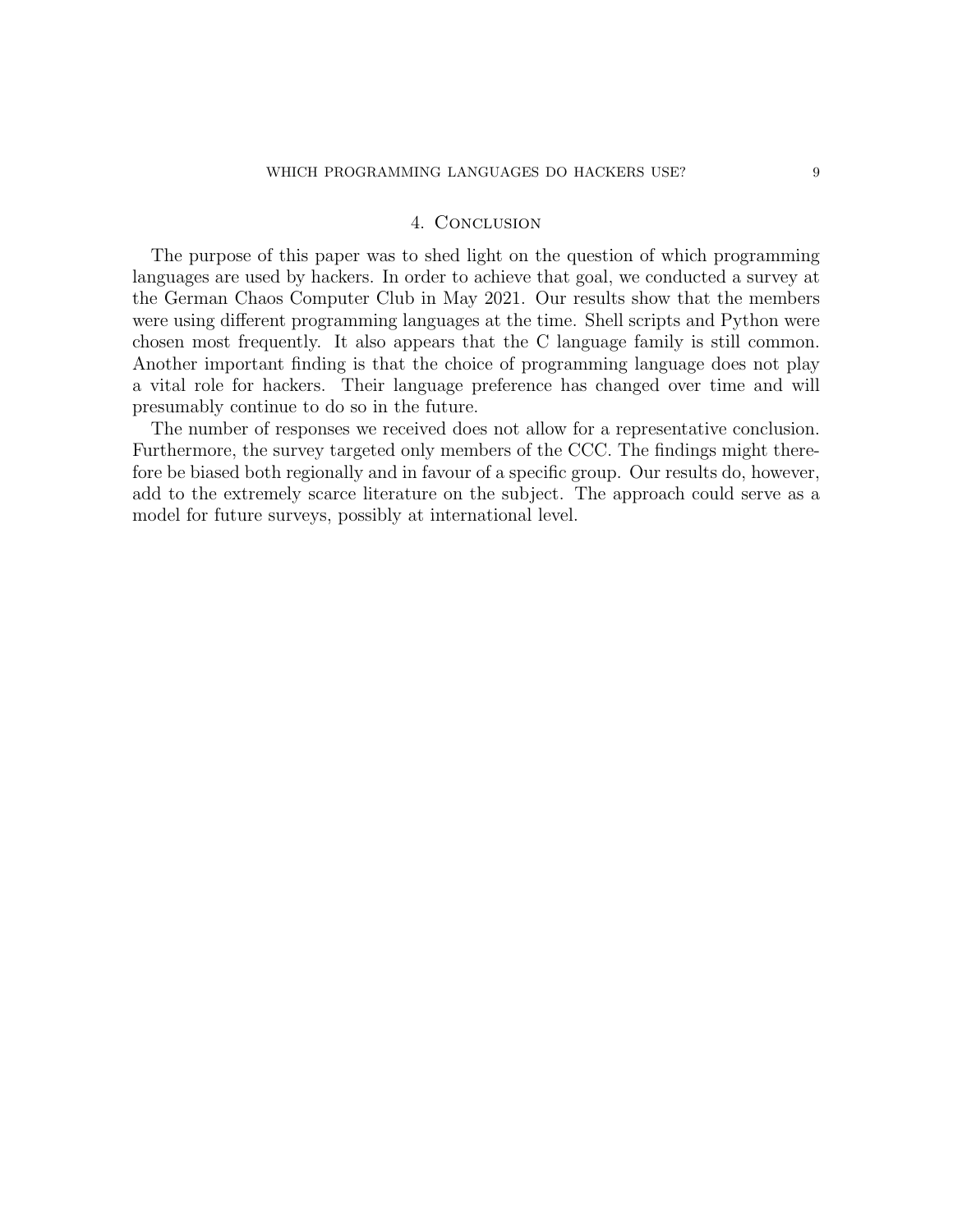### Appendix A. Additional Questions

<span id="page-9-0"></span>This section contains responses to our questionnaire that were referenced but not included in the main text.

TABLE 10. If your programming language preference has changed, which programming languages have you used for hacking more than a year ago? (You can choose more than one answer option)

| Options               | % Percentages | $#$ Responses    |
|-----------------------|---------------|------------------|
| Bash/Shell/PowerShell | 47.06 %       | 16               |
| Python                | 41.18 %       | 14               |
| $\overline{C}$        | 38.24 %       | 13               |
| PHP                   | $32.35~\%$    | 11               |
| $C++$                 | 26.47 %       | 9                |
| JavaScript            | 26.47 %       | 9                |
| Assembly              | 23.53 %       | 8                |
| Java                  | $23.53~\%$    | 8                |
| Others                | $20.59~\%$    | $\overline{7}$   |
| HTML/CSS              | 17.65 %       | 6                |
| Perl                  | 14.71 %       | $\overline{5}$   |
| SQL                   | $8.82~\%$     | 3                |
| VB/VBA                | $8.82~\%$     | 3                |
| C#                    | $5.88~\%$     | $\overline{2}$   |
| Rust                  | $5.88~\%$     | $\overline{2}$   |
| $\mathbf R$           | $2.94~\%$     | $\mathbf{1}$     |
| Ruby                  | 2.94 %        | $\mathbf{1}$     |
| Go                    | $0.00~\%$     | $\overline{0}$   |
| Kotlin                | $0.00\%$      | $\overline{0}$   |
| Lisp                  | $0.00~\%$     | $\overline{0}$   |
| Objective-C           | $0.00~\%$     | $\overline{0}$   |
| Scala                 | $0.00\%$      | $\overline{0}$   |
| Swift                 | $0.00~\%$     | $\boldsymbol{0}$ |
| TypeScript            | $0.00~\%$     | $\overline{0}$   |
| Total Respondents 34  |               |                  |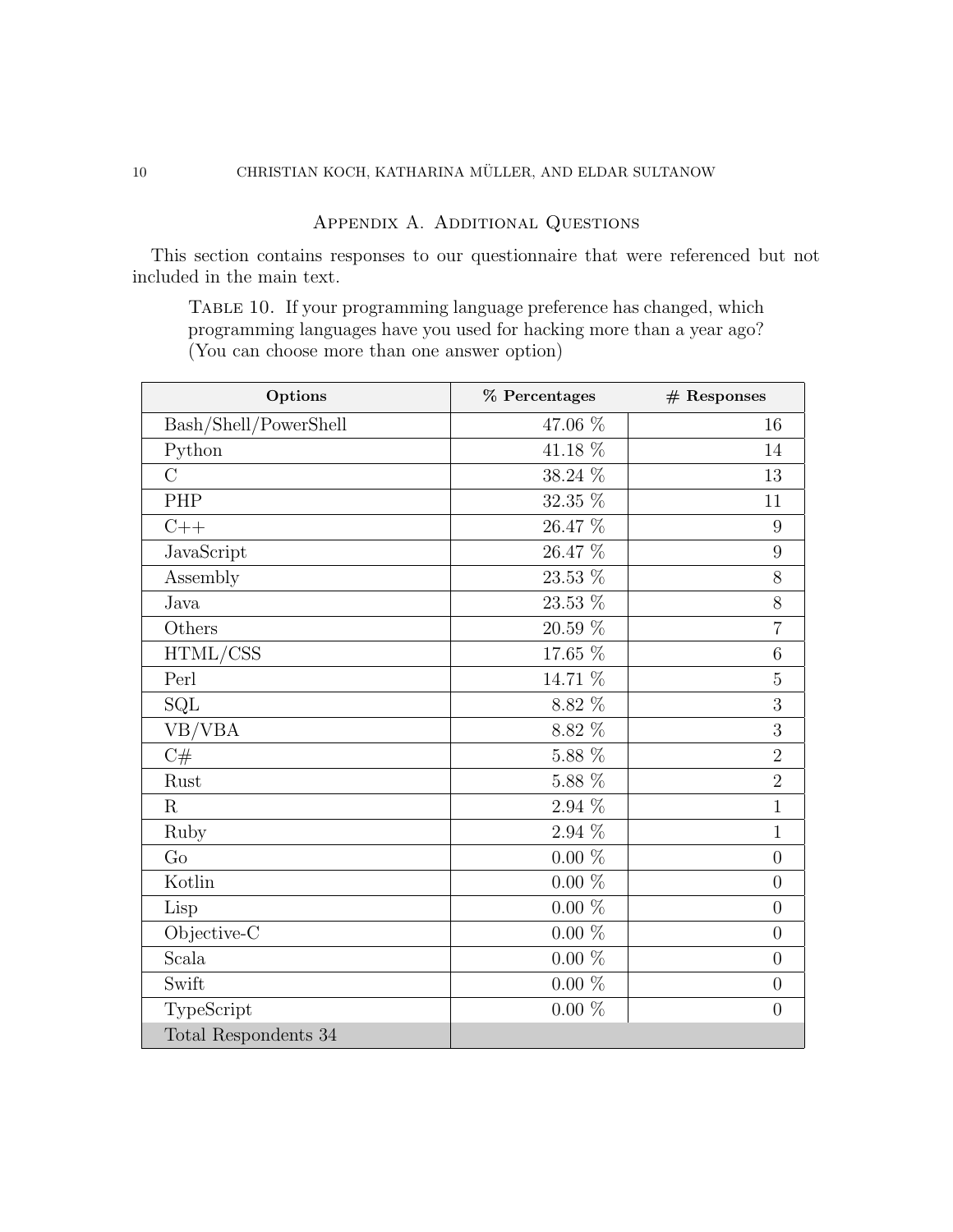<span id="page-10-0"></span>Table 11. Which integrated development environments (IDEs) have you used for hacking in the last year? (You can choose more than one answer option)

| Options              | % Percentages | $#$ Responses  |
|----------------------|---------------|----------------|
| Vim                  | 60.00 %       | 24             |
| Visual Studio Code   | $50.00\%$     | 20             |
| Others               | 22.50 %       | 9              |
| IntelliJ             | 17.50 %       | $\overline{7}$ |
| Visual Studio        | 17.50 %       | 7              |
| Android Studio       | $15.00~\%$    | 6              |
| Eclipse              | $15.00~\%$    | 6              |
| Nano                 | 15.00 %       | 6              |
| $Notepad++$          | 15.00 %       | 6              |
| PyCharm              | 12.50 %       | 5              |
| Sublime Text         | 12.50 %       | $\overline{5}$ |
| Atom                 | $7.50~\%$     | 3              |
| IPython $/$ Jupyter  | $7.50~\%$     | 3              |
| <b>NetBeans</b>      | $5.00~\%$     | $\overline{2}$ |
| PHPStorm             | $5.00~\%$     | $\overline{2}$ |
| RubyMine             | $5.00~\%$     | $\overline{2}$ |
| Xcode                | $5.00~\%$     | $\overline{2}$ |
| $\mathrm{Coda}$      | $2.50~\%$     | $\mathbf{1}$   |
| Emacs                | $2.50~\%$     | 1              |
| TextMate             | $2.50~\%$     | 1              |
| Komodo               | $0.00~\%$     | $\overline{0}$ |
| RStudio              | $0.00\%$      | $\overline{0}$ |
| Total Respondents 40 |               |                |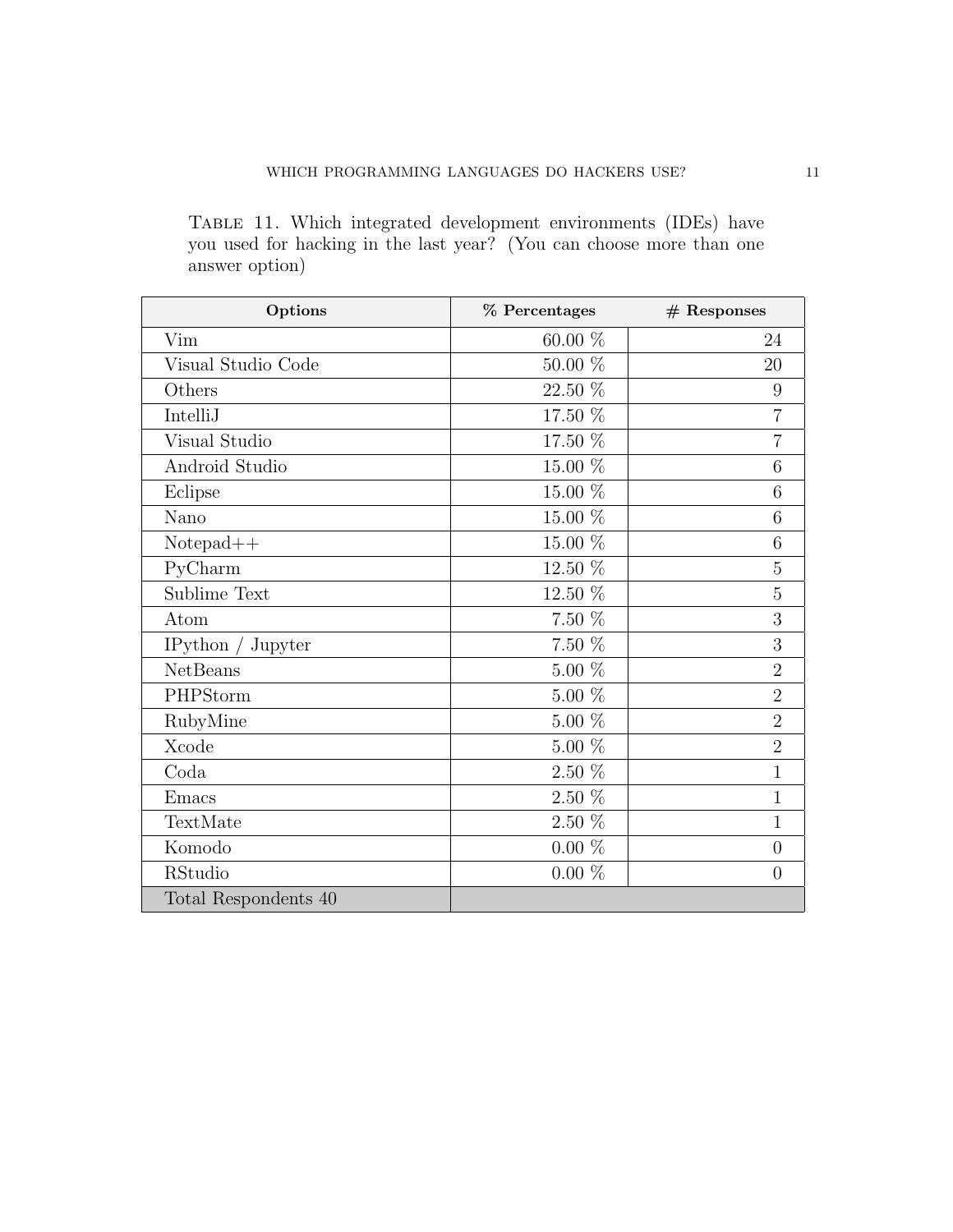## 12 CHRISTIAN KOCH, KATHARINA MÜLLER, AND ELDAR SULTANOW

| Term        | Definition                                                     |
|-------------|----------------------------------------------------------------|
| CCC         | Chaos Computer Club                                            |
| Cracker     | Individual using computer knowledge with mali-<br>cious intent |
| Erfa-Kreise | Local and regional affiliates of the Chaos Com-<br>puter Club  |
| Hacker      | See Definition 1                                               |
| Keylogger   | Software for keystroke recording                               |
| <b>XSS</b>  | Cross site scripting                                           |

# Appendix B. Glossary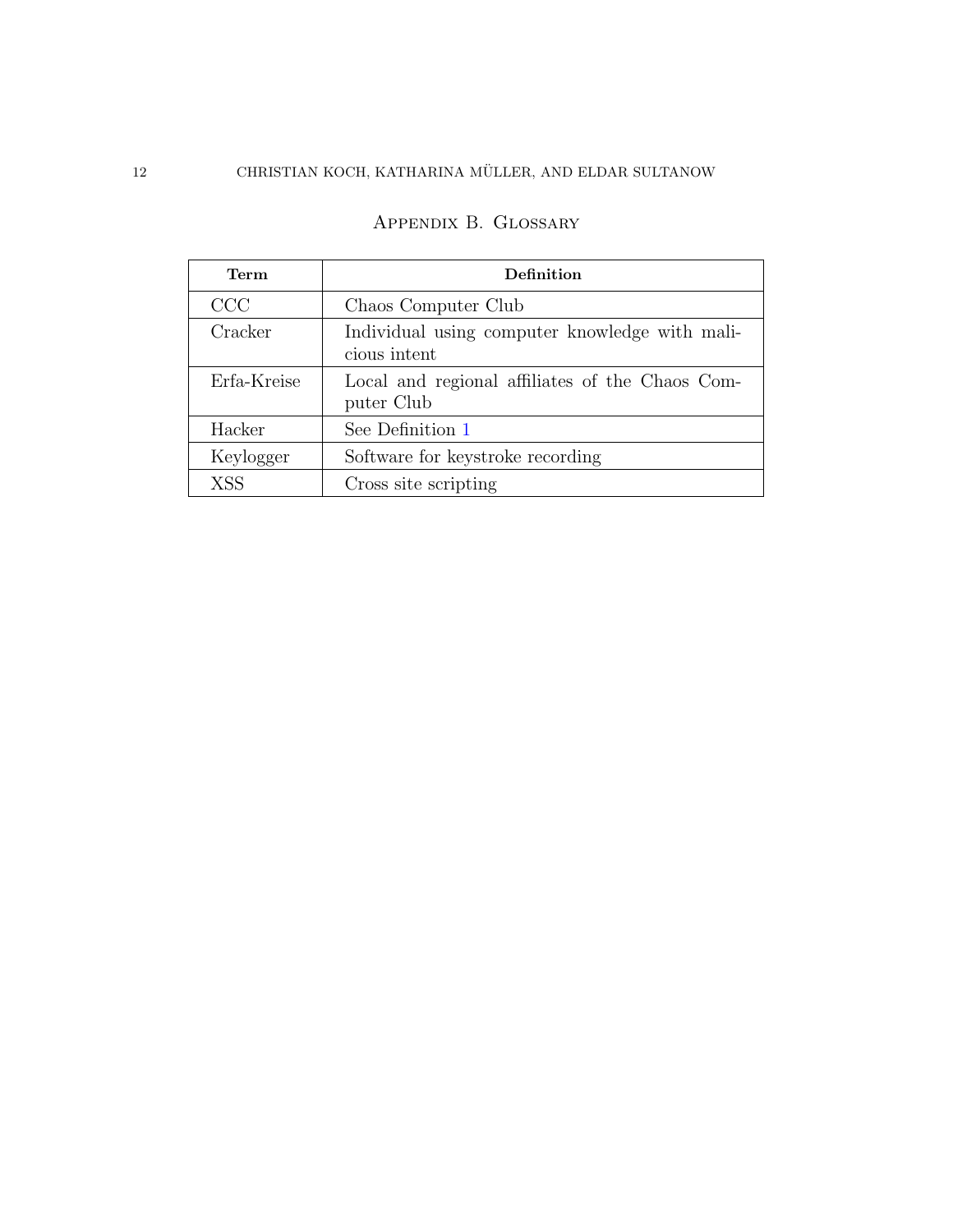#### **REFERENCES**

- <span id="page-12-0"></span>[1] Fahad Ali Sarwar. Python Ethical Hacking from Scratch. Packt Publishing, 2021.
- <span id="page-12-1"></span>[2] Stack Overflow. 2021 Stack Overflow Developer Survey. [https://insights.stackoverflow.com/](https://insights.stackoverflow.com/survey/2021) [survey/2021](https://insights.stackoverflow.com/survey/2021). Accessed 2022-03-08.
- <span id="page-12-2"></span>[3] Simplilearn. The 5 best programming languages for hacking in 2022. [https://www.simplilearn.](https://www.simplilearn.com/tutorials/cyber-security-tutorial/programming-languages-for-hacking) [com/tutorials/cyber-security-tutorial/programming-languages-for-hacking](https://www.simplilearn.com/tutorials/cyber-security-tutorial/programming-languages-for-hacking). Accessed 2022-03-08.
- <span id="page-12-3"></span>[4] Madhurjya Chowdhury. Top 8 programming languages for hacking 2021. [https://www.](https://www.analyticsinsight.net/top-8-programming-languages-for-hacking-2021/) [analyticsinsight.net/top-8-programming-languages-for-hacking-2021/](https://www.analyticsinsight.net/top-8-programming-languages-for-hacking-2021/), 08 2021. Accessed 2022-03-08.
- <span id="page-12-4"></span>[5] Calltutors. Learn best programming language for hacking. [https://www.calltutors.com/blog/](https://www.calltutors.com/blog/programming-language-for-hacking/) [programming-language-for-hacking/](https://www.calltutors.com/blog/programming-language-for-hacking/), 2020. Accessed 2022-03-08.
- <span id="page-12-5"></span>[6] UbuntuPIT. The 15 best programming languages for hacking (ethical hacking). [https://www.](https://www.ubuntupit.com/best-programming-languages-for-hacking/) [ubuntupit.com/best-programming-languages-for-hacking/](https://www.ubuntupit.com/best-programming-languages-for-hacking/), 04 2021. Accessed 2022-03-08.
- <span id="page-12-6"></span>[7] Chaos Computer Club. CCC—Home. <https://www.ccc.de/en/>, 2022. Accessed 2022-03-08.
- <span id="page-12-7"></span>[8] Chaos Computer Club. Hacker Ethics. <https://www.ccc.de/en/hackerethics>, 2022. Accessed 2022-03-08.
- <span id="page-12-8"></span>[9] Alana Maurushat. Ethical hacking. University of Ottawa Press, 2019.
- <span id="page-12-9"></span>[10] Eric Steven Raymond. How To Become A Hacker. [http://catb.org/~esr/faqs/hacker-howto.](http://catb.org/~esr/faqs/hacker-howto.html) [html](http://catb.org/~esr/faqs/hacker-howto.html), 2020. Accessed 2022-03-08.
- <span id="page-12-10"></span>[11] Jon Ericson. Hacking: The Art of Exploitation. No Starch Press, 2 edition, 2008.
- <span id="page-12-11"></span>[12] Michael T. Simpson and Nicholas D. Antill. Hands-On Ethical Hacking and Network Defense. Cengage Learning, 3 edition, 2017.
- <span id="page-12-12"></span>[13] Ben Clark. RTFM: Red Team Field Manual. CreateSpace Independent Publishing Platform, 2014.
- <span id="page-12-13"></span>[14] TJ O'Connor. Violent Python: A Cookbook for Hackers, Forensic Analysts, Penetration Testers and Security Engineers. Newnes, 2012.
- <span id="page-12-14"></span>[15] Justin Seitz. Black Hat Python: Python Programming for Hackers and Pentesters. No Starch Press, 2015.
- <span id="page-12-15"></span>[16] Sanjib Sinha. Beginning Ethical Hacking with Python. Apress, 2017.
- <span id="page-12-16"></span>[17] Stephen Turner. Security vulnerabilities of the top ten programming languages: C, Java, C++, Objective-C, C#, PHP, Visual Basic, Python, Perl, and Ruby. Journal of Technology Research, 5, 2014.
- <span id="page-12-17"></span>[18] Sagar Samtani, Ryan Chinn and Hsinchun Chen. Exploring hacker assets in underground forums. 2015 IEEE International Conference on Intelligence and Security Informatics (ISI), 2015.
- <span id="page-12-18"></span>[19] James H McMillan. Educational research: Fundamentals for the consumer. ERIC, 1996.
- <span id="page-12-19"></span>[20] Chaos Computer Club. Erfa-Kreise. <https://www.ccc.de/en/club/erfas>, 2022. Accessed 2022- 03-08.
- <span id="page-12-20"></span>[21] Stack Overflow. 2019 Stack Overflow Developer Survey. [https://insights.stackoverflow.com/](https://insights.stackoverflow.com/survey/2019) [survey/2019](https://insights.stackoverflow.com/survey/2019). Accessed 2022-03-10.
- <span id="page-12-21"></span>[22] Kaggle. State of Data Science and Machine Learning 2020. [https://www.kaggle.com/](https://www.kaggle.com/kaggle-survey-2020) [kaggle-survey-2020](https://www.kaggle.com/kaggle-survey-2020). Accessed 2022-03-08.
- <span id="page-12-22"></span>[23] Jürgen Raithel. *Quantitative Forschung*. Springer, 2008.
- <span id="page-12-23"></span>[24] Kali Linux. Kali Linux Features. <https://www.kali.org/features/>. Accessed 2022-03-10.